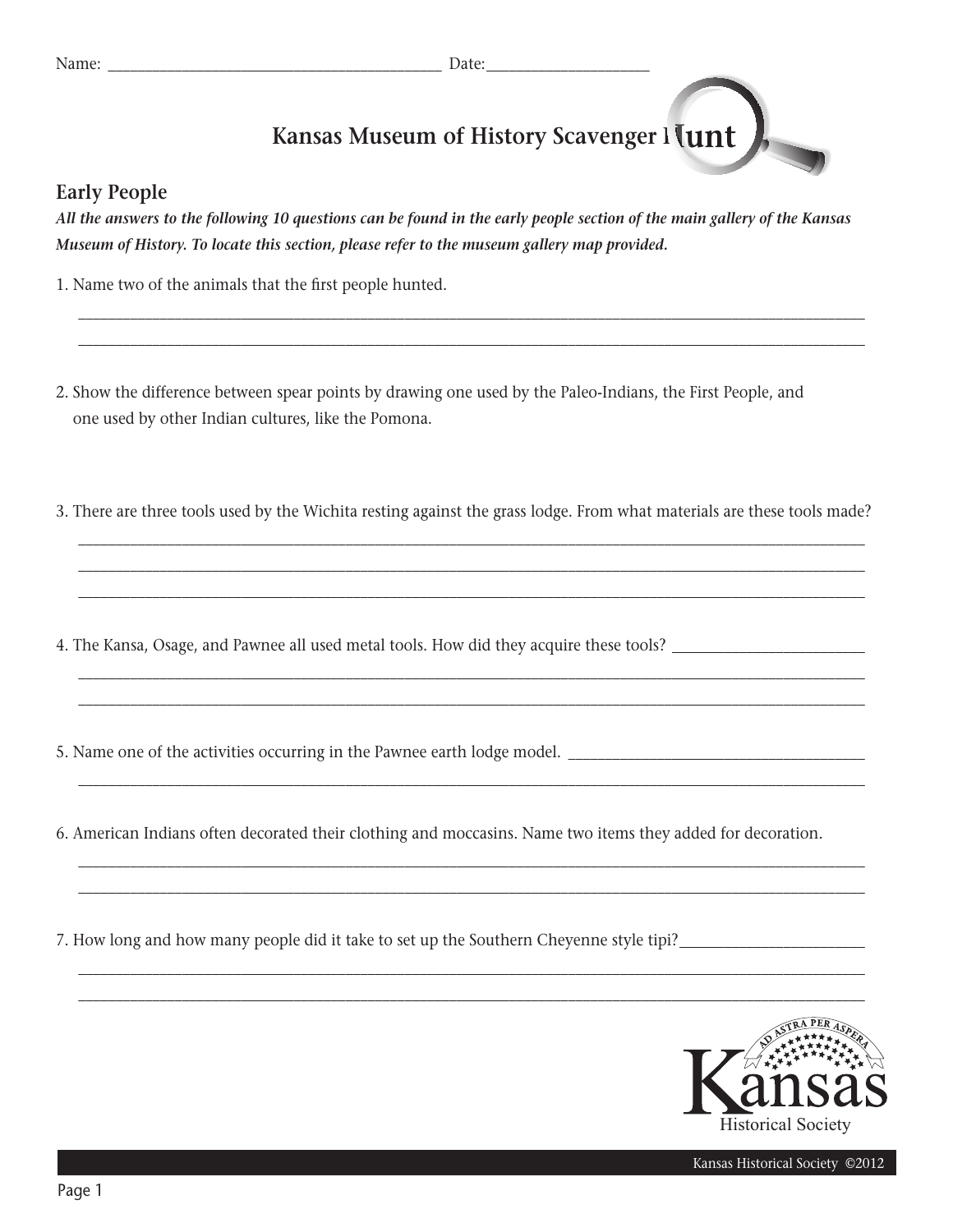9. The Pawnee and the Wichita also lived in tipis. Why did they choose to live in tipis only during part of the year?

\_\_\_\_\_\_\_\_\_\_\_\_\_\_\_\_\_\_\_\_\_\_\_\_\_\_\_\_\_\_\_\_\_\_\_\_\_\_\_\_\_\_\_\_\_\_\_\_\_\_\_\_\_\_\_\_\_\_\_\_\_\_\_\_\_\_\_\_\_\_\_\_\_\_\_\_\_\_\_\_\_\_\_\_\_\_\_\_\_\_\_\_\_\_\_\_\_\_\_\_\_\_\_\_\_\_ \_\_\_\_\_\_\_\_\_\_\_\_\_\_\_\_\_\_\_\_\_\_\_\_\_\_\_\_\_\_\_\_\_\_\_\_\_\_\_\_\_\_\_\_\_\_\_\_\_\_\_\_\_\_\_\_\_\_\_\_\_\_\_\_\_\_\_\_\_\_\_\_\_\_\_\_\_\_\_\_\_\_\_\_\_\_\_\_\_\_\_\_\_\_\_\_\_\_\_\_\_\_\_\_\_\_

\_\_\_\_\_\_\_\_\_\_\_\_\_\_\_\_\_\_\_\_\_\_\_\_\_\_\_\_\_\_\_\_\_\_\_\_\_\_\_\_\_\_\_\_\_\_\_\_\_\_\_\_\_\_\_\_\_\_\_\_\_\_\_\_\_\_\_\_\_\_\_\_\_\_\_\_\_\_\_\_\_\_\_\_\_\_\_\_\_\_\_\_\_\_\_\_\_\_\_\_\_\_\_\_\_\_ \_\_\_\_\_\_\_\_\_\_\_\_\_\_\_\_\_\_\_\_\_\_\_\_\_\_\_\_\_\_\_\_\_\_\_\_\_\_\_\_\_\_\_\_\_\_\_\_\_\_\_\_\_\_\_\_\_\_\_\_\_\_\_\_\_\_\_\_\_\_\_\_\_\_\_\_\_\_\_\_\_\_\_\_\_\_\_\_\_\_\_\_\_\_\_\_\_\_\_\_\_\_\_\_\_\_

10. Look at the prairie habitat display. Identify four of the animals seen there.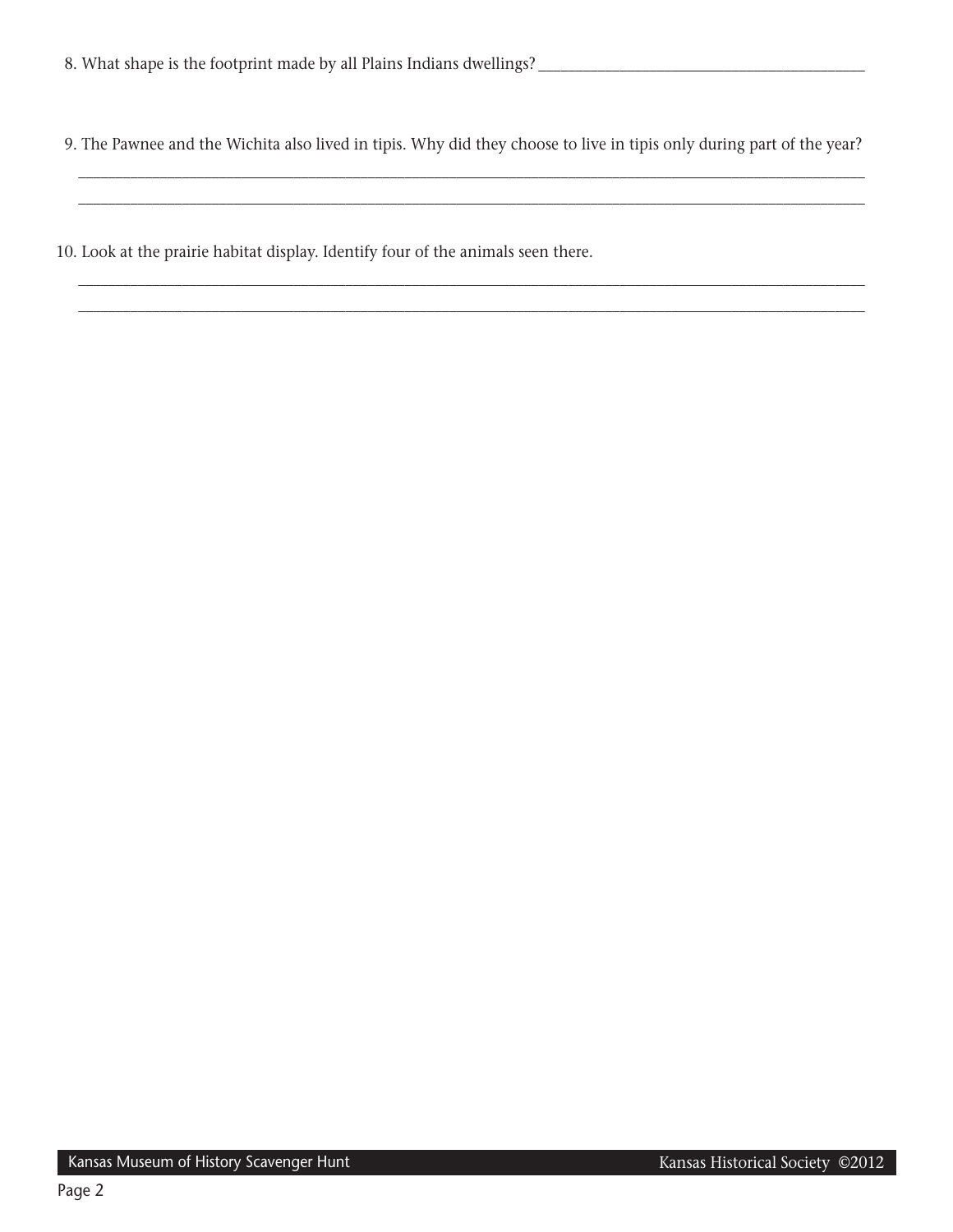## **Trails**

 *All the answers to the following 10 questions can be found in the trails section of the main gallery of the Kansas Museum of History. To locate this section, please refer to the museum gallery map provided.*

| the control of the control of the control of the control of the control of the control of the control of the control of the control of the control of the control of the control of the control of the control of the control |
|-------------------------------------------------------------------------------------------------------------------------------------------------------------------------------------------------------------------------------|
|                                                                                                                                                                                                                               |
|                                                                                                                                                                                                                               |
| 5. Using two objects from the gallery (one object representing each trail), describe the primary purposes of                                                                                                                  |
|                                                                                                                                                                                                                               |
| 7. Imagine that you are about to travel on the Oregon-California Trail. Select five items from the gallery that                                                                                                               |
| ,我们也不会有什么。""我们的人,我们也不会有什么?""我们的人,我们也不会有什么?""我们的人,我们也不会有什么?""我们的人,我们也不会有什么?""我们的人<br>8. Name two jobs performed by men and two jobs performed by women on the Oregon-California Trail.                                         |
| 9. Why would Oregon-California Trail travelers sometimes leave their furniture, and dishes, and belongings along the<br>trail?                                                                                                |
| 10. Besides migrants and freighters, name two other groups who used these trails.                                                                                                                                             |
|                                                                                                                                                                                                                               |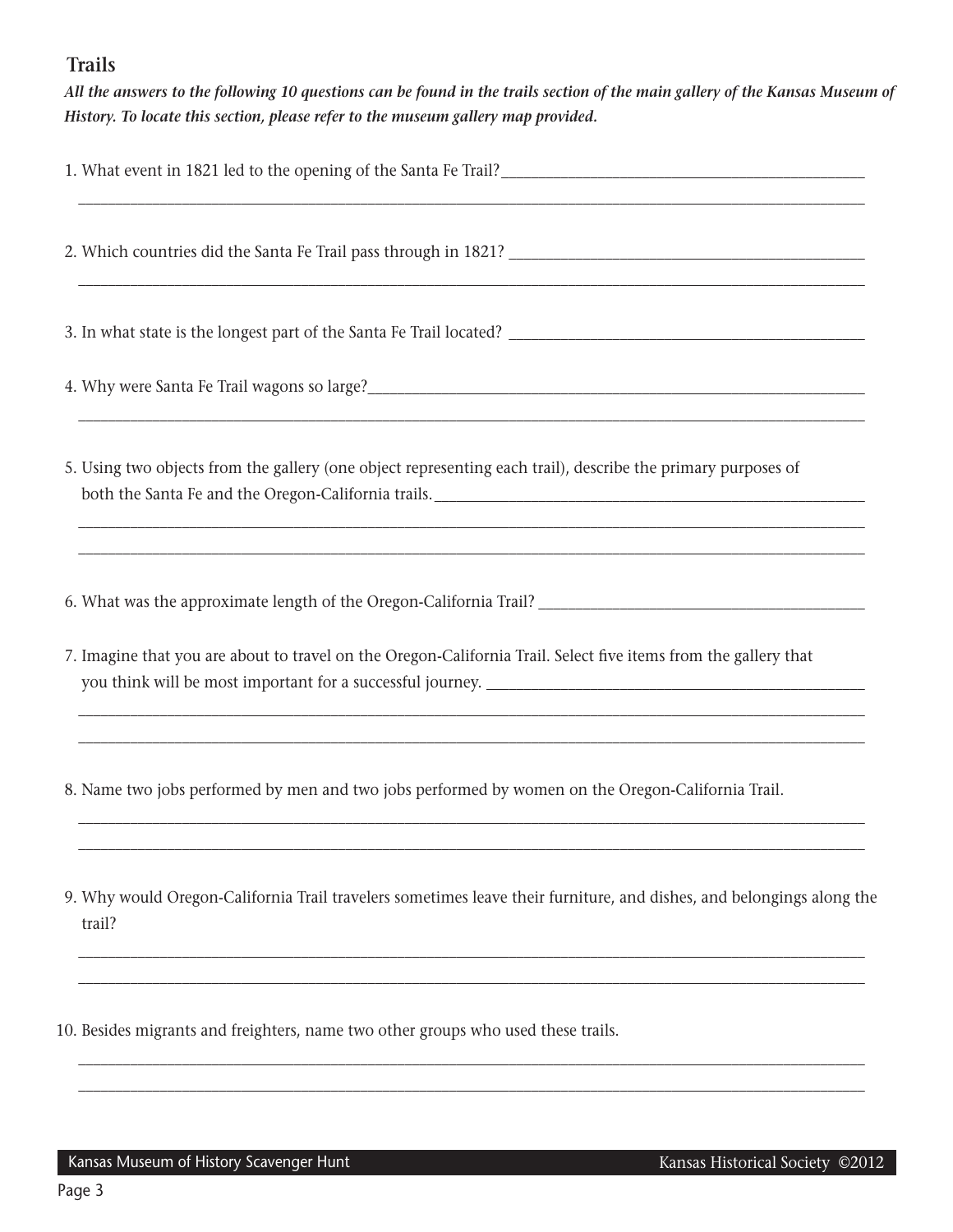# **The Civil War and Settling the Frontier**

 *All the answers to the following 10 questions can be found in the Civil War and settling the frontier sections of the main gallery of the Kansas Museum of History of the Kansas Museum of History. To locate this section, please refer to the museum gallery map provided.*

1. The "Admit me Free" on the American flag refers to what issue?

2. What Act of Congress made Kansas a territory and opened the land for white settlement?

3. What event in 1856 led John Brown to murder five men at Pottawatomie Creek? \_\_\_\_\_\_\_\_\_\_\_\_\_\_\_\_\_\_\_\_\_\_\_\_\_\_\_\_\_\_\_

 4. Compare the antislavery activities of Clarina Nichols to those of John Brown. What is the main difference between the ways they convey their beliefs?\_\_\_\_\_\_\_\_\_\_\_\_\_\_\_\_\_\_\_\_\_\_\_\_\_\_\_\_\_\_\_\_\_\_\_\_\_\_\_\_\_\_\_\_\_\_\_\_\_\_\_\_\_\_\_\_\_\_\_\_\_\_\_\_\_\_\_\_\_\_\_\_\_

\_\_\_\_\_\_\_\_\_\_\_\_\_\_\_\_\_\_\_\_\_\_\_\_\_\_\_\_\_\_\_\_\_\_\_\_\_\_\_\_\_\_\_\_\_\_\_\_\_\_\_\_\_\_\_\_\_\_\_\_\_\_\_\_\_\_\_\_\_\_\_\_\_\_\_\_\_\_\_\_\_\_\_\_\_\_\_\_\_\_\_\_\_\_\_\_\_\_\_\_\_\_\_\_\_

\_\_\_\_\_\_\_\_\_\_\_\_\_\_\_\_\_\_\_\_\_\_\_\_\_\_\_\_\_\_\_\_\_\_\_\_\_\_\_\_\_\_\_\_\_\_\_\_\_\_\_\_\_\_\_\_\_\_\_\_\_\_\_\_\_\_\_\_\_\_\_\_\_\_\_\_\_\_\_\_\_\_\_\_\_\_\_\_\_\_\_\_\_\_\_\_\_\_\_\_\_\_\_\_\_\_

\_\_\_\_\_\_\_\_\_\_\_\_\_\_\_\_\_\_\_\_\_\_\_\_\_\_\_\_\_\_\_\_\_\_\_\_\_\_\_\_\_\_\_\_\_\_\_\_\_\_\_\_\_\_\_\_\_\_\_\_\_\_\_\_\_\_\_\_\_\_\_\_\_\_\_\_\_\_\_\_\_\_\_\_\_\_\_\_\_\_\_\_\_\_\_\_\_\_\_\_\_\_\_\_\_

\_\_\_\_\_\_\_\_\_\_\_\_\_\_\_\_\_\_\_\_\_\_\_\_\_\_\_\_\_\_\_\_\_\_\_\_\_\_\_\_\_\_\_\_\_\_\_\_\_\_\_\_\_\_\_\_\_\_\_\_\_\_\_\_\_\_\_\_\_\_\_\_\_\_\_\_\_\_\_\_\_\_\_\_\_\_\_\_\_\_\_\_\_\_\_\_\_\_\_\_\_\_\_\_\_\_

\_\_\_\_\_\_\_\_\_\_\_\_\_\_\_\_\_\_\_\_\_\_\_\_\_\_\_\_\_\_\_\_\_\_\_\_\_\_\_\_\_\_\_\_\_\_\_\_\_\_\_\_\_\_\_\_\_\_\_\_\_\_\_\_\_\_\_\_\_\_\_\_\_\_\_\_\_\_\_\_\_\_\_\_\_\_\_\_\_\_\_\_\_\_\_\_\_\_\_\_\_\_\_\_\_\_

- 5. Where did the escaped enslaved woman named Ann Clarke hide for six weeks on the Underground Railroad?
- 6. The Solomon Humbarger log cabin is a typical house built by early settlers. What environmental factor often restricted log cabins to only one room?\_\_\_\_\_\_\_\_\_\_\_\_\_\_\_\_\_\_\_\_\_\_\_\_\_\_\_\_\_\_\_\_\_\_\_\_\_\_\_\_\_\_\_\_\_\_\_\_\_\_\_\_\_\_\_\_\_\_\_\_\_\_\_\_\_\_\_\_\_
- 7. Confederate raider William Quantrill led men on an attack of Lawrence. On what month, day, and year did this attack occur and how many people were killed?
- 8. Kansas had the first African American troops to fight in the Civil War. What was the name of their regiment as recorded on their battle flag? \_\_\_\_\_\_\_\_\_\_\_\_\_\_\_\_\_\_\_\_\_\_\_\_\_\_\_\_\_\_\_\_\_\_\_\_\_\_\_\_\_\_\_\_\_\_\_\_\_\_\_\_\_\_\_\_\_\_\_\_\_\_\_\_\_\_\_\_\_\_\_\_\_\_\_\_\_\_
- 9. With whom did the U.S. military fight in Kansas after the Civil War? \_\_\_\_\_\_\_\_\_\_\_\_\_\_\_\_\_\_\_\_\_\_\_\_\_\_\_\_\_\_\_\_\_\_\_\_\_\_\_\_\_
- 10. Immigrants came to Kansas from all over the world following the Civil War. List three countries from where these immigrants came.

\_\_\_\_\_\_\_\_\_\_\_\_\_\_\_\_\_\_\_\_\_\_\_\_\_\_\_\_\_\_\_\_\_\_\_\_\_\_\_\_\_\_\_\_\_\_\_\_\_\_\_\_\_\_\_\_\_\_\_\_\_\_\_\_\_\_\_\_\_\_\_\_\_\_\_\_\_\_\_\_\_\_\_\_\_\_\_\_\_\_\_\_\_\_\_\_\_\_\_\_\_\_\_\_\_ \_\_\_\_\_\_\_\_\_\_\_\_\_\_\_\_\_\_\_\_\_\_\_\_\_\_\_\_\_\_\_\_\_\_\_\_\_\_\_\_\_\_\_\_\_\_\_\_\_\_\_\_\_\_\_\_\_\_\_\_\_\_\_\_\_\_\_\_\_\_\_\_\_\_\_\_\_\_\_\_\_\_\_\_\_\_\_\_\_\_\_\_\_\_\_\_\_\_\_\_\_\_\_\_\_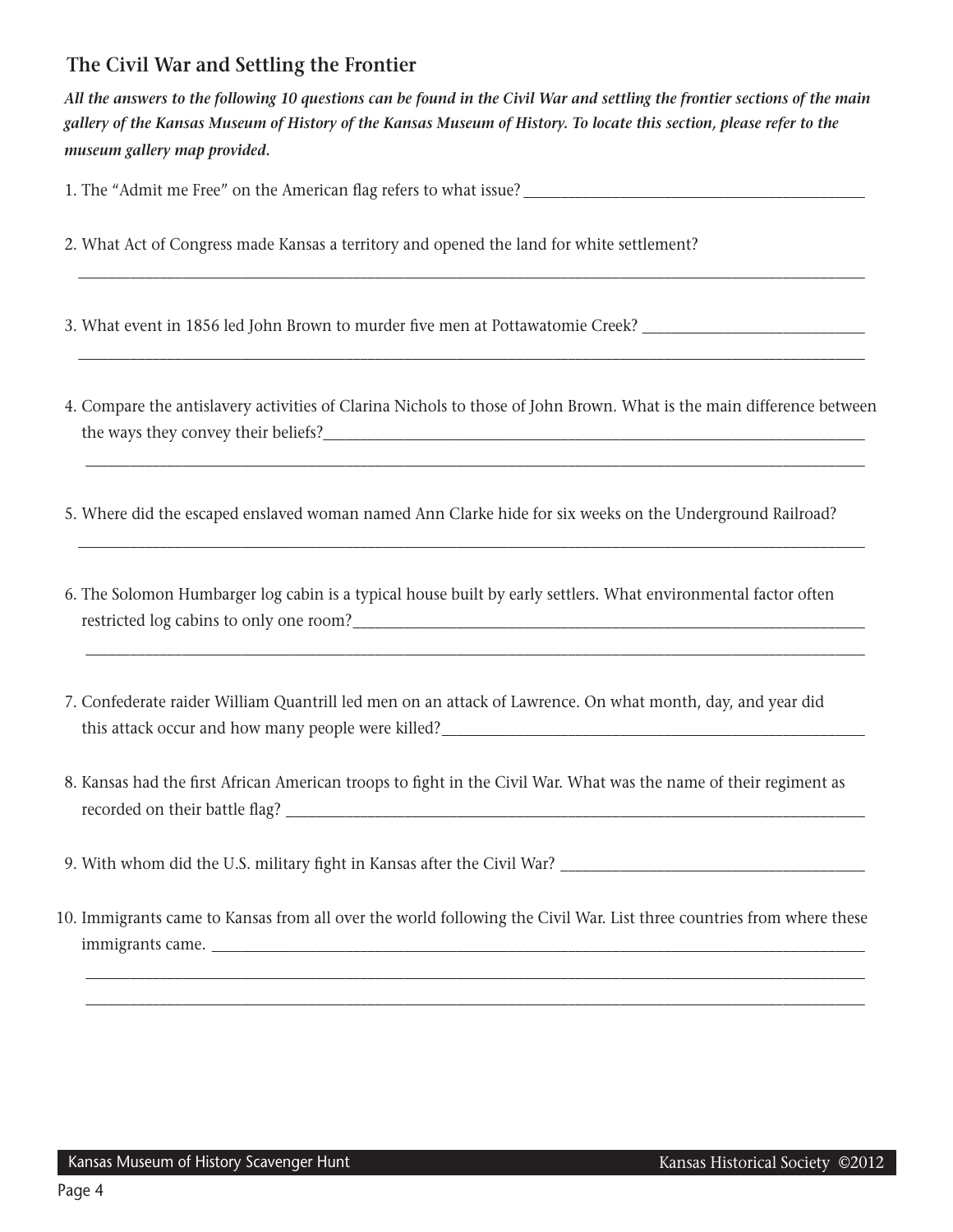### **Trains and Towns**

 *All the answers to the following 10 questions can be found in the trains and towns section of the main gallery of the Kansas Museum of History. To locate this section, please refer to the museum gallery map provided.*

\_\_\_\_\_\_\_\_\_\_\_\_\_\_\_\_\_\_\_\_\_\_\_\_\_\_\_\_\_\_\_\_\_\_\_\_\_\_\_\_\_\_\_\_\_\_\_\_\_\_\_\_\_\_\_\_\_\_\_\_\_\_\_\_\_\_\_\_\_\_\_\_\_\_\_\_\_\_\_\_\_\_\_\_\_\_\_\_\_\_\_\_\_\_\_\_\_\_\_\_\_\_\_\_\_\_

\_\_\_\_\_\_\_\_\_\_\_\_\_\_\_\_\_\_\_\_\_\_\_\_\_\_\_\_\_\_\_\_\_\_\_\_\_\_\_\_\_\_\_\_\_\_\_\_\_\_\_\_\_\_\_\_\_\_\_\_\_\_\_\_\_\_\_\_\_\_\_\_\_\_\_\_\_\_\_\_\_\_\_\_\_\_\_\_\_\_\_\_\_\_\_\_\_\_\_\_\_\_\_\_\_\_

\_\_\_\_\_\_\_\_\_\_\_\_\_\_\_\_\_\_\_\_\_\_\_\_\_\_\_\_\_\_\_\_\_\_\_\_\_\_\_\_\_\_\_\_\_\_\_\_\_\_\_\_\_\_\_\_\_\_\_\_\_\_\_\_\_\_\_\_\_\_\_\_\_\_\_\_\_\_\_\_\_\_\_\_\_\_\_\_\_\_\_\_\_\_\_\_\_\_\_\_\_\_\_\_\_\_

\_\_\_\_\_\_\_\_\_\_\_\_\_\_\_\_\_\_\_\_\_\_\_\_\_\_\_\_\_\_\_\_\_\_\_\_\_\_\_\_\_\_\_\_\_\_\_\_\_\_\_\_\_\_\_\_\_\_\_\_\_\_\_\_\_\_\_\_\_\_\_\_\_\_\_\_\_\_\_\_\_\_\_\_\_\_\_\_\_\_\_\_\_\_\_\_\_\_\_\_\_\_\_\_\_\_ \_\_\_\_\_\_\_\_\_\_\_\_\_\_\_\_\_\_\_\_\_\_\_\_\_\_\_\_\_\_\_\_\_\_\_\_\_\_\_\_\_\_\_\_\_\_\_\_\_\_\_\_\_\_\_\_\_\_\_\_\_\_\_\_\_\_\_\_\_\_\_\_\_\_\_\_\_\_\_\_\_\_\_\_\_\_\_\_\_\_\_\_\_\_\_\_\_\_\_\_\_\_\_\_\_\_

1. What objects did Carry A. Nation use in her fight to stop Kansans from drinking alcohol? \_\_\_\_\_\_\_\_\_\_\_\_\_\_\_\_\_\_

2. What was the function of the drover's car (No. D911)?\_\_\_\_\_\_\_\_\_\_\_\_\_\_\_\_\_\_\_\_\_\_\_\_

3. Name three of the six most important Kansas cattle towns. \_\_\_\_\_\_\_\_\_\_\_\_\_\_\_\_\_\_\_\_\_\_\_\_\_\_\_\_\_\_\_\_\_\_\_\_\_\_\_\_\_\_\_\_\_\_\_\_\_\_

4. What was the relationship between railroad expansion and town development? \_\_\_\_\_\_\_\_\_\_\_\_\_\_\_\_\_\_\_\_\_\_\_\_\_\_\_\_\_\_\_\_

5. Name two of the four common health dangers exposed by Dr. Samuel J. Crumbine, the father of public health.

 6. The Santa Fe Railway superintendents were given their own cars to conduct railroad business. Examine car No. 410. Describe the differences between the bedroom of the superintendent and that of his servant (also known as a porter).

\_\_\_\_\_\_\_\_\_\_\_\_\_\_\_\_\_\_\_\_\_\_\_\_\_\_\_\_\_\_\_\_\_\_\_\_\_\_\_\_\_\_\_\_\_\_\_\_\_\_\_\_\_\_\_\_\_\_\_\_\_\_\_\_\_\_\_\_\_\_\_\_\_\_\_\_\_\_\_\_\_\_\_\_\_\_\_\_\_\_\_\_\_\_\_\_\_\_\_\_\_\_\_\_\_ \_\_\_\_\_\_\_\_\_\_\_\_\_\_\_\_\_\_\_\_\_\_\_\_\_\_\_\_\_\_\_\_\_\_\_\_\_\_\_\_\_\_\_\_\_\_\_\_\_\_\_\_\_\_\_\_\_\_\_\_\_\_\_\_\_\_\_\_\_\_\_\_\_\_\_\_\_\_\_\_\_\_\_\_\_\_\_\_\_\_\_\_\_\_\_\_\_\_\_\_\_\_\_\_\_

- 7. Examine the front of the building on the raised platform next to car No. 410. What is the name of this type of building?  $\Box$
- 8. Fred Harvey introduced fine dining to railroad travelers in the 1870s. His restaurants were known for employing efficient young ladies as waitresses. What were these waitresses called?
- 9. Name three of the many jobs required to operate a railroad.
- 10. Answer the following questions about Engine No. 132: The name of the company that manufactured it, the town where it was manufactured, and the year.

\_\_\_\_\_\_\_\_\_\_\_\_\_\_\_\_\_\_\_\_\_\_\_\_\_\_\_\_\_\_\_\_\_\_\_\_\_\_\_\_\_\_\_\_\_\_\_\_\_\_\_\_\_\_\_\_\_\_\_\_\_\_\_\_\_\_\_\_\_\_\_\_\_\_\_\_\_\_\_\_\_\_\_\_\_\_\_\_\_\_\_\_\_\_\_\_\_\_\_\_\_\_\_\_\_\_ \_\_\_\_\_\_\_\_\_\_\_\_\_\_\_\_\_\_\_\_\_\_\_\_\_\_\_\_\_\_\_\_\_\_\_\_\_\_\_\_\_\_\_\_\_\_\_\_\_\_\_\_\_\_\_\_\_\_\_\_\_\_\_\_\_\_\_\_\_\_\_\_\_\_\_\_\_\_\_\_\_\_\_\_\_\_\_\_\_\_\_\_\_\_\_\_\_\_\_\_\_\_\_\_\_\_

a. b. \_\_\_\_\_\_\_\_\_\_\_\_\_\_\_\_\_\_\_\_\_\_\_\_\_\_\_\_\_\_\_\_\_\_\_\_\_\_\_\_\_\_\_\_\_\_\_\_\_\_\_\_\_\_\_\_\_\_\_\_\_\_\_\_\_\_\_\_\_\_\_\_\_\_\_\_\_\_\_\_\_\_\_\_\_\_\_\_\_\_\_\_\_\_\_\_\_\_\_\_\_\_\_  $c.$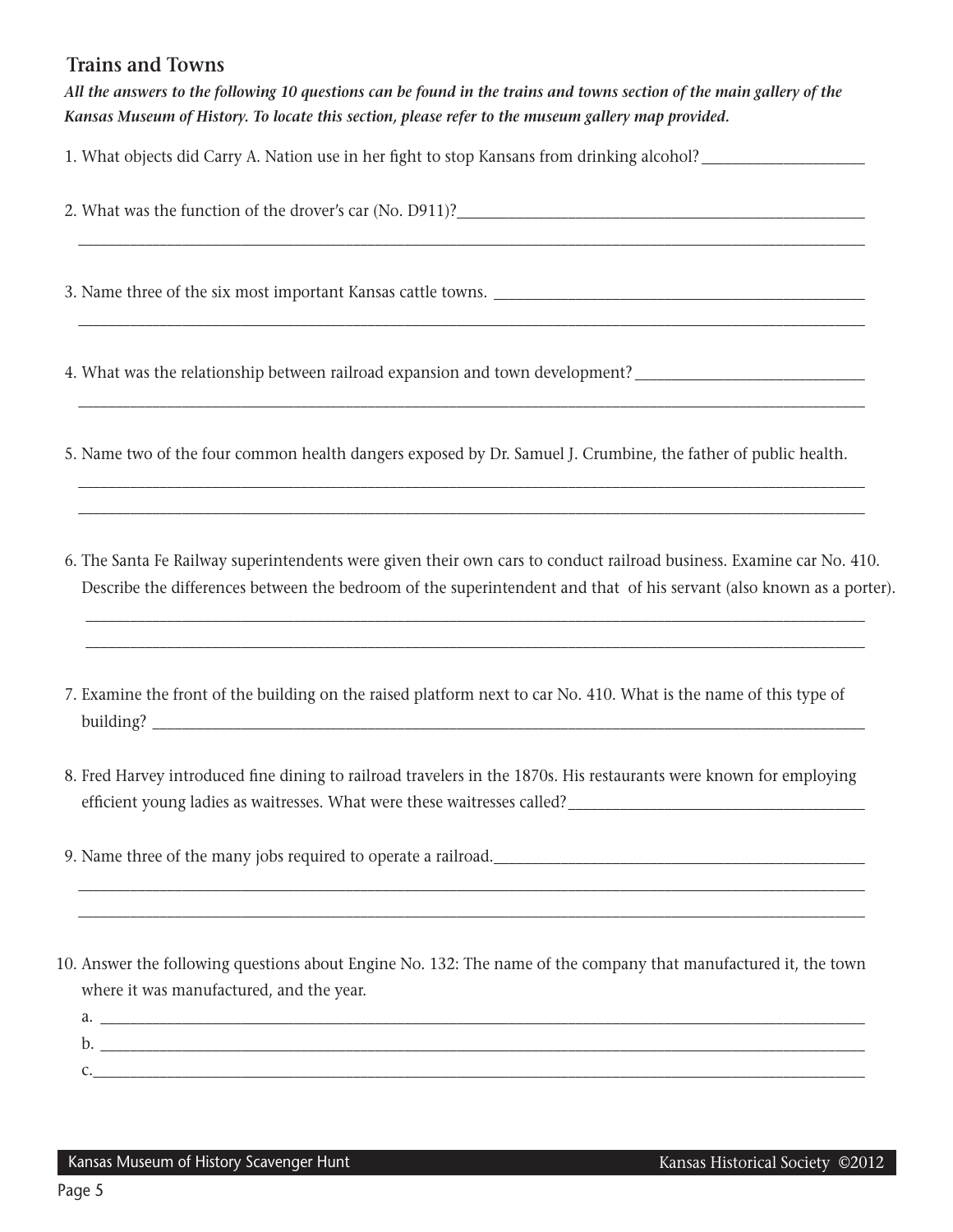## **Early 20th Century**

 *All the answers to the following 10 questions can be found in the early 20th century section of the main gallery of the Kansas Museum of History. To locate this section, please refer to the museum gallery map provided.*

 1. Early settlers to Kansas often built houses out of sod, known as "soddies." Why did they choose sod as a building material? \_\_\_\_\_\_\_\_\_\_\_\_\_\_\_\_\_\_\_\_\_\_\_\_\_\_\_\_\_\_\_\_\_\_\_\_\_\_\_\_\_\_\_\_\_\_\_\_\_\_\_\_\_\_\_\_\_\_\_\_\_\_\_\_\_\_\_\_\_\_\_\_\_\_\_\_\_\_\_\_\_\_\_\_\_\_\_\_\_\_\_\_\_\_\_\_

\_\_\_\_\_\_\_\_\_\_\_\_\_\_\_\_\_\_\_\_\_\_\_\_\_\_\_\_\_\_\_\_\_\_\_\_\_\_\_\_\_\_\_\_\_\_\_\_\_\_\_\_\_\_\_\_\_\_\_\_\_\_\_\_\_\_\_\_\_\_\_\_\_\_\_\_\_\_\_\_\_\_\_\_\_\_\_\_\_\_\_\_\_\_\_\_\_\_\_\_\_\_\_\_\_\_

- 2. Compare the sulky plow to the Angell one-way disc plow. Name one way in which these plows are similar. Name one way they are different. \_\_\_\_\_\_\_\_\_\_\_\_\_\_\_\_\_\_\_\_\_\_\_\_\_\_\_\_\_\_\_\_\_\_\_\_\_\_\_\_\_\_\_\_\_\_\_\_\_\_\_\_\_\_\_\_\_\_\_\_\_\_\_\_\_\_\_\_\_\_\_\_\_\_
- 3. During World War I influenza, or the flu, killed thousands of Kansans. Where is it believed this worldwide epidemic began?
- 4. Who was the famous newspaper editor whose 1924 campaign helped kick the Ku Klux Klan out of Kansas?\_\_\_\_\_\_
- 5. Who was the first Kansan and only person of American Indian descent to hold the office of Vice President of the United States?

\_\_\_\_\_\_\_\_\_\_\_\_\_\_\_\_\_\_\_\_\_\_\_\_\_\_\_\_\_\_\_\_\_\_\_\_\_\_\_\_\_\_\_\_\_\_\_\_\_\_\_\_\_\_\_\_\_\_\_\_\_\_\_\_\_\_\_\_\_\_\_\_\_\_\_\_\_\_\_\_\_\_\_\_\_\_\_\_\_\_\_\_\_\_\_\_\_\_\_\_\_\_\_\_\_\_

\_\_\_\_\_\_\_\_\_\_\_\_\_\_\_\_\_\_\_\_\_\_\_\_\_\_\_\_\_\_\_\_\_\_\_\_\_\_\_\_\_\_\_\_\_\_\_\_\_\_\_\_\_\_\_\_\_\_\_\_\_\_\_\_\_\_\_\_\_\_\_\_\_\_\_\_\_\_\_\_\_\_\_\_\_\_\_\_\_\_\_\_\_\_\_\_\_\_\_\_\_\_\_\_\_

\_\_\_\_\_\_\_\_\_\_\_\_\_\_\_\_\_\_\_\_\_\_\_\_\_\_\_\_\_\_\_\_\_\_\_\_\_\_\_\_\_\_\_\_\_\_\_\_\_\_\_\_\_\_\_\_\_\_\_\_\_\_\_\_\_\_\_\_\_\_\_\_\_\_\_\_\_\_\_\_\_\_\_\_\_\_\_\_\_\_\_\_\_\_\_\_\_\_\_\_\_\_\_\_\_\_ \_\_\_\_\_\_\_\_\_\_\_\_\_\_\_\_\_\_\_\_\_\_\_\_\_\_\_\_\_\_\_\_\_\_\_\_\_\_\_\_\_\_\_\_\_\_\_\_\_\_\_\_\_\_\_\_\_\_\_\_\_\_\_\_\_\_\_\_\_\_\_\_\_\_\_\_\_\_\_\_\_\_\_\_\_\_\_\_\_\_\_\_\_\_\_\_\_\_\_\_\_\_\_\_\_\_

- 6. Look! Up in the sky! It's a bird! No, it's A.K. Longren's 1914 biplane! Where is the plane's propeller located?
- 7. Before Ronald, McDonald's used this figure as its advertising mascot. What was his name?
- 8. In what city did Pizza Hut and White Castle begin? \_\_\_\_\_\_\_\_\_\_\_\_\_\_\_\_\_\_\_\_\_\_\_\_\_\_\_\_\_\_\_\_\_\_\_\_\_\_\_\_\_\_\_\_\_\_\_\_\_\_\_\_\_\_\_\_\_
- 9. Name the company that produced diners similar to the replica in the museum. In what city was this company located?
- 10. Name two of the ways in which the 1933 Chevrolet Eagle differs from the car your family drives today.